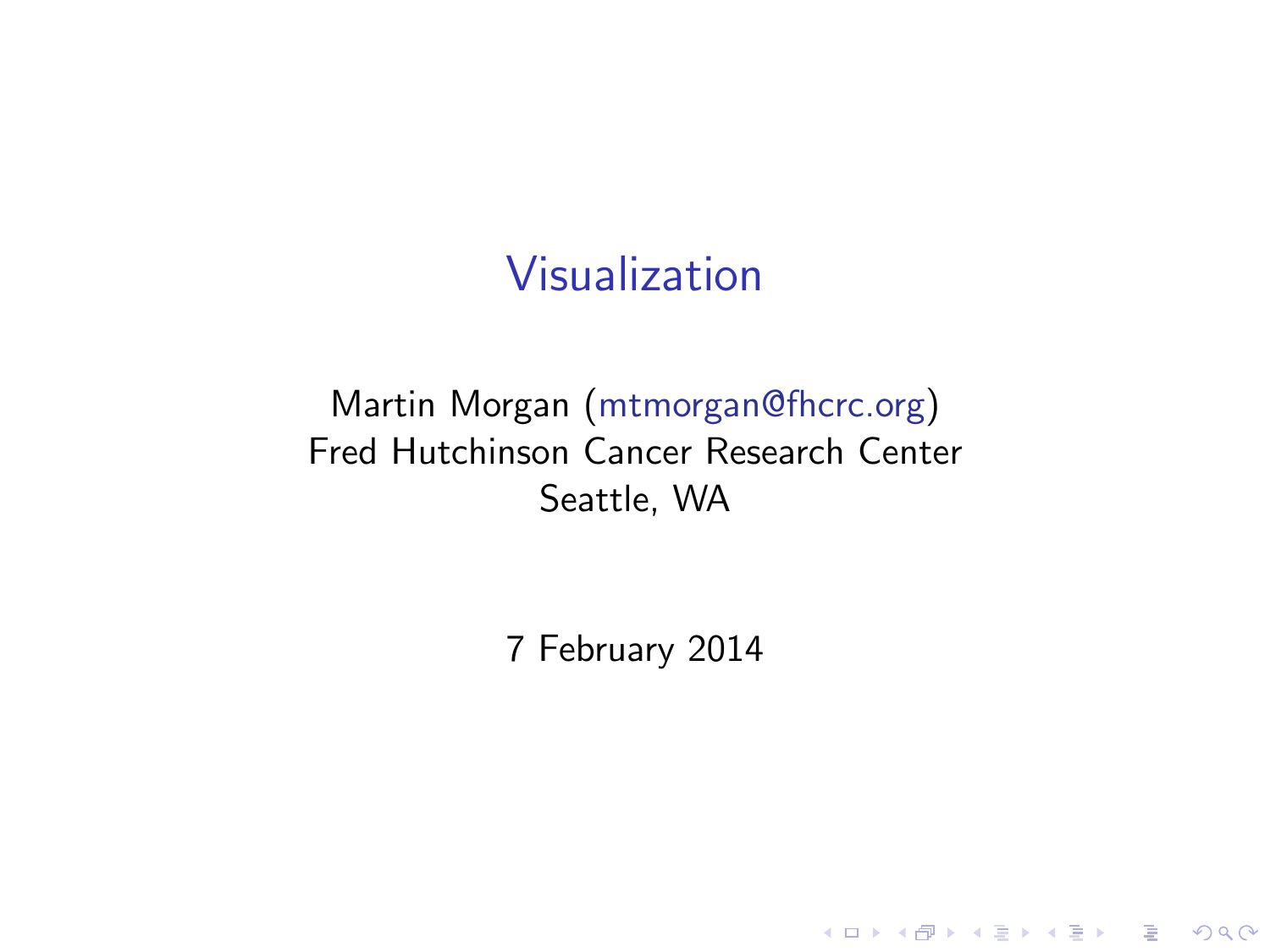# Visualization

#### General

- $\triangleright$  Base graphics
- $\blacktriangleright$  lattice
- $\blacktriangleright$  ggplot2

Accidental aRt

#### Bioconductor

- $\triangleright$  Gviz, ggbio
- Rgraphviz, RCytoscape, **RedeR**

K ロ ▶ K 個 ▶ K 할 ▶ K 할 ▶ 이 할 → 9 Q Q →

Interactive

 $\blacktriangleright$  shiny!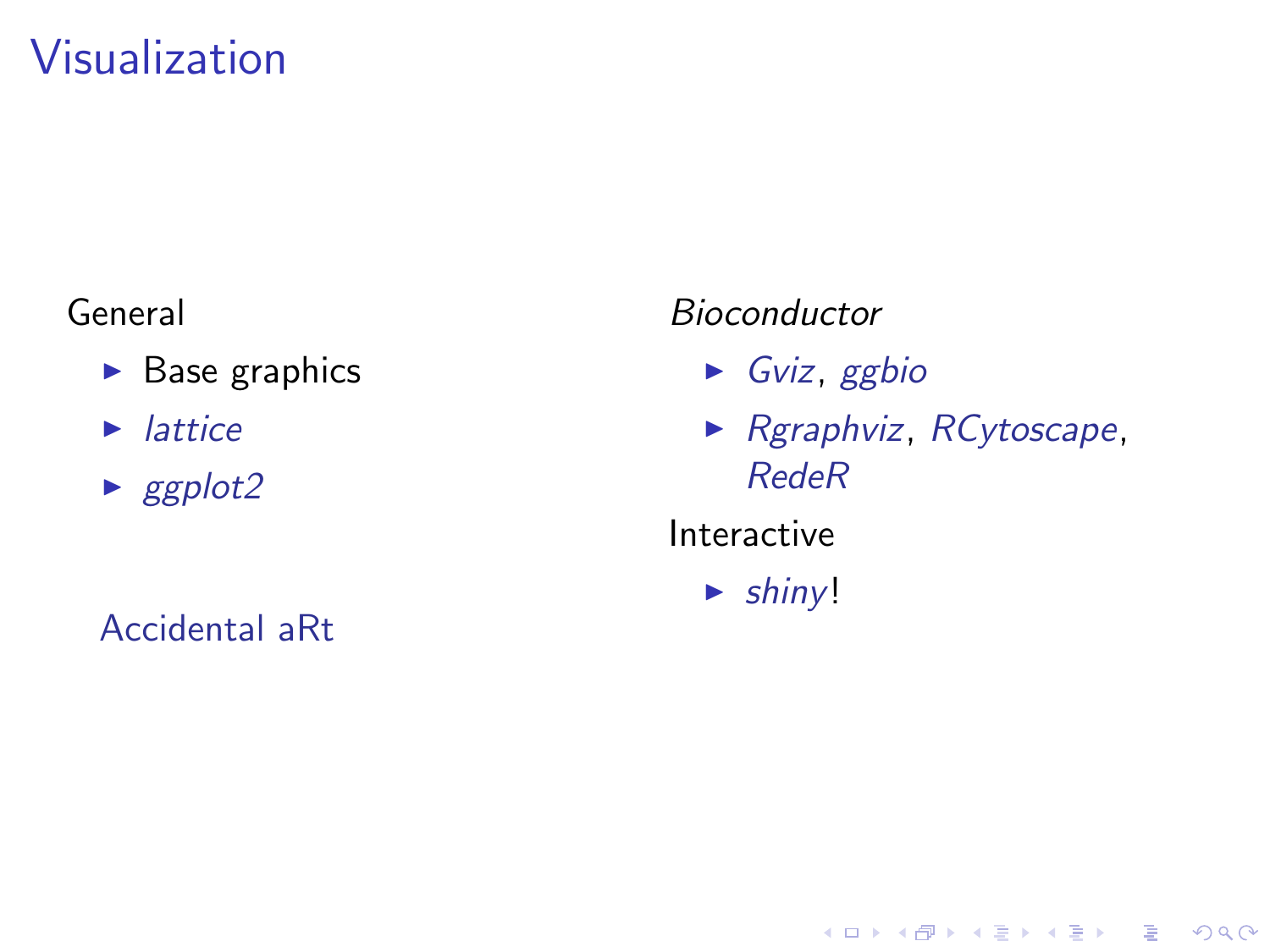#### One plot

- $\triangleright$  Start a plot, matplot, hist, boxplot, . . . , specifying options
- $\blacktriangleright$  Add legend, points, ...
- ▶ Help: ?plot, ?par

### Several plots

- $\blacktriangleright$  Layout with par(mfcol=c(1,  $2)$ , screen, ...
- $\blacktriangleright$  Create single plots
- $\triangleright$  Restore original par settings

**KORK ERKER ADAM ADA**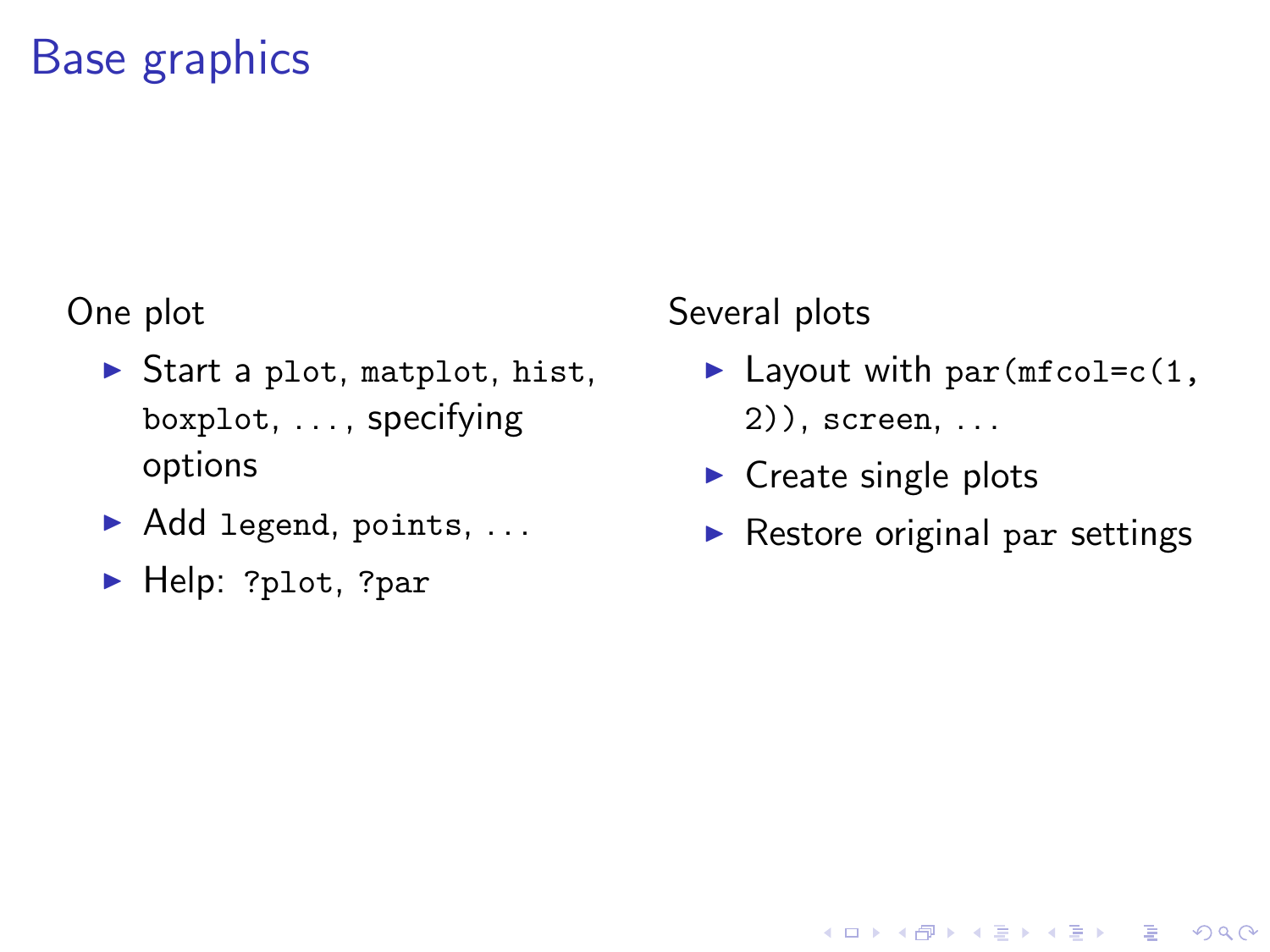```
fileName \leq - file.choose() # 'abc.csv'
abc <- read.csv(fileName, row.names=1)
```

```
## Create a plot from a
## matrix
matplot(t(abc), type="1",
  lty=1, lwd=3,
  xlab="Cycle",
  ylab="Count",
  cex.lab=2)
## Add a legend
legend("topright",
  legend=rownames(abc),
  lty=1, lwd=3, col=1:5,
  cex=1.8)
```


◆ ロ → → 伊 → → ヨ → → ヨ → ニヨー

 $2990$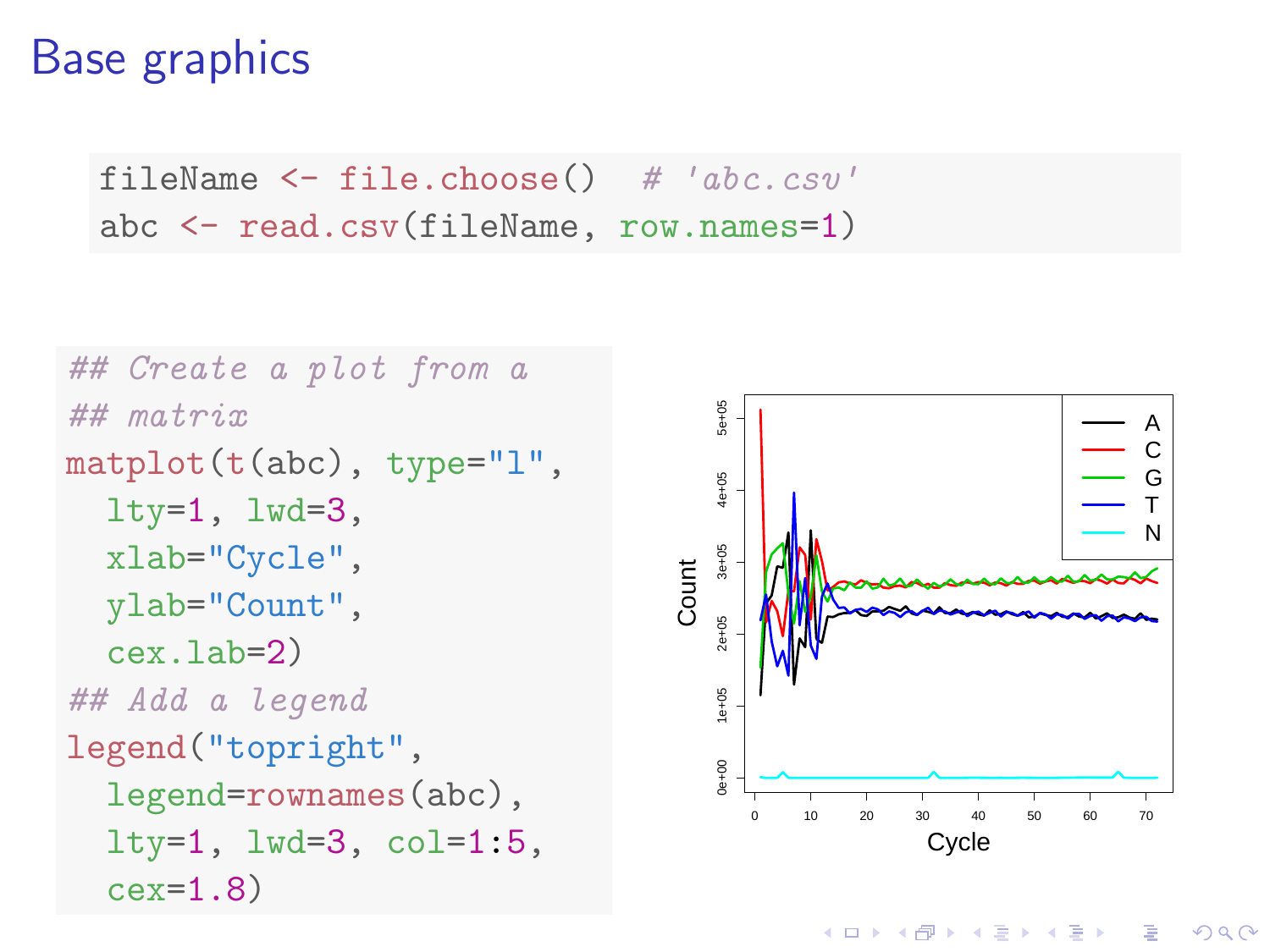Data: US Center for Disease Control's Behavioral Risk Factor Surveillance System [\(BRFSS\)](http://www.cdc.gov/brfss/)

brfss  $\leq$  read.csv(file.choose()) # 'BRFSS-subset.csv' brfss2010 <- brfss[brfss\$Year == "2010",]

K ロ ▶ K 個 ▶ K 할 ▶ K 할 ▶ 이 할 → 이익 @

#### Plot

```
## set layout, capture old options
opar \leq par(mfcol=c(1, 2))
plot(sqrt(Weight) ~ Height,
    brfss2010[brfss2010$Sex == "Female", ],
    main="2010, Female")
plot(sqrt(Weight) ~ Height,
    brfss2010[brfss2010$Sex == "Male", ],
    main="2010, Male")
## restore old options
par(mfcol=c(1, 1))
```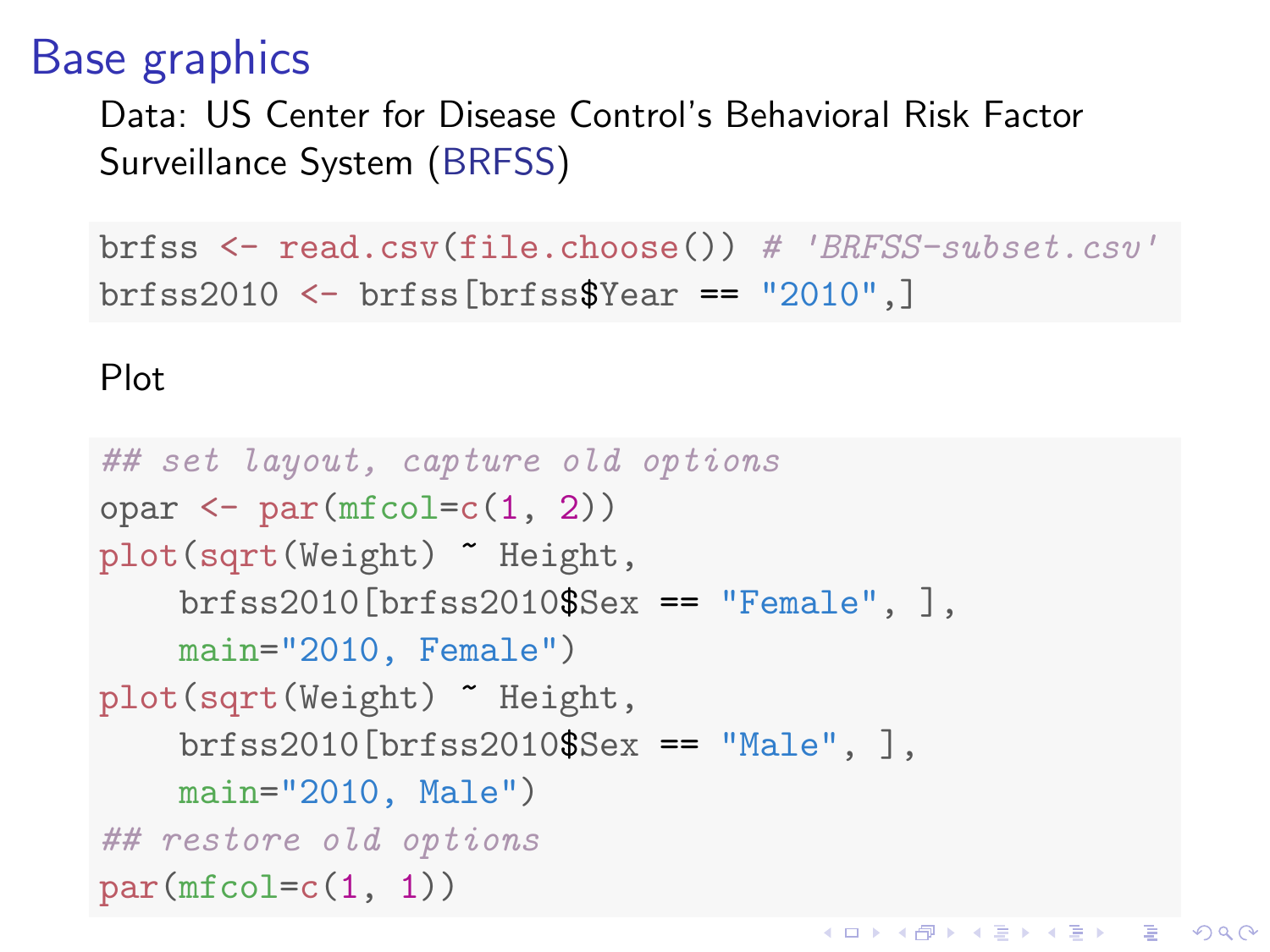

#### $290$ **K ロ ▶ K 伊 ▶**  $\sim$ B Þ Þ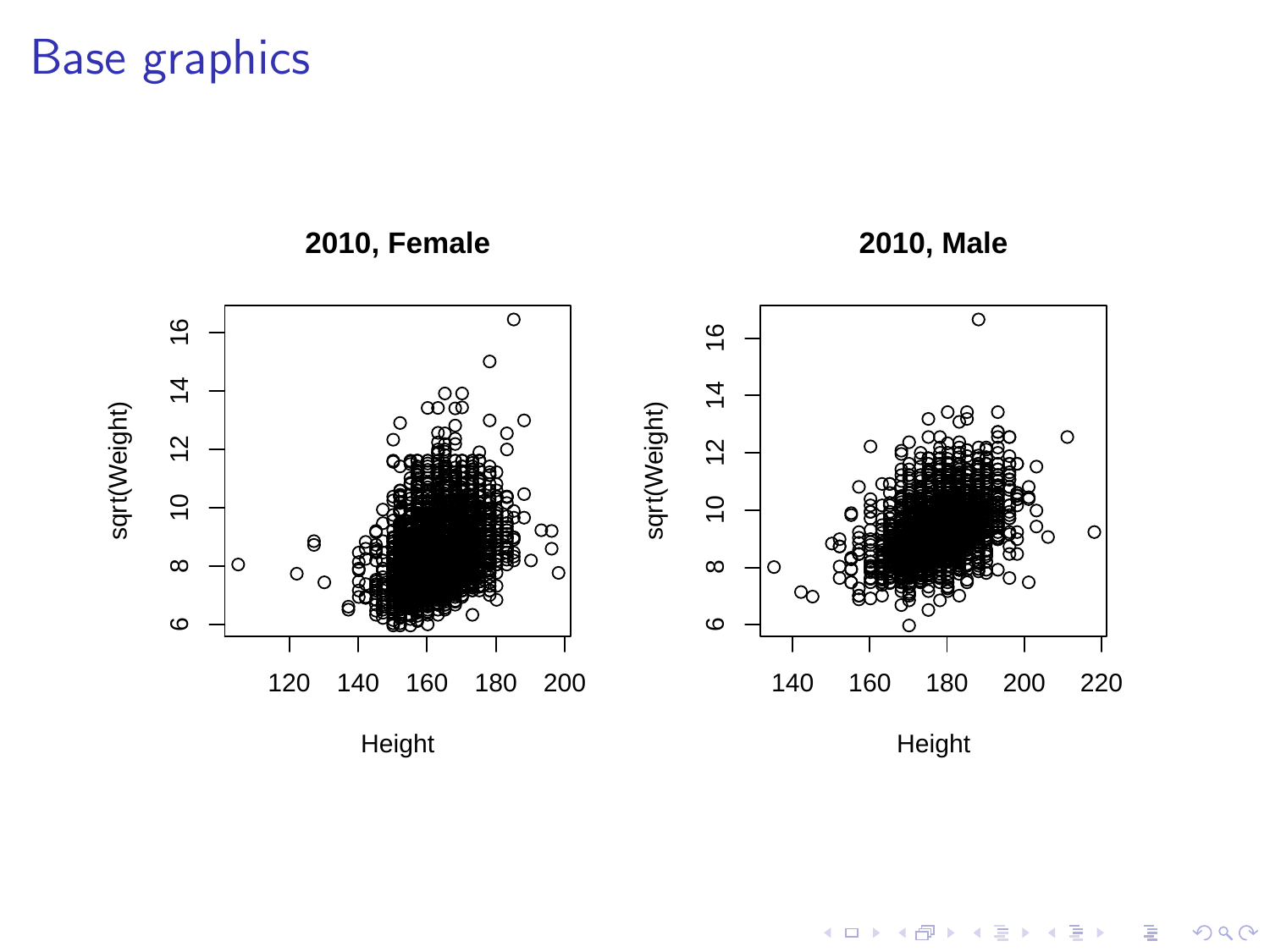## [lattice](http://cran.fhcrc.org/web/packages/lattice/index.html) graphics

- $\triangleright$  Main functions like xyplot, dotplot, contourplot
- $\blacktriangleright$  'Panel' functions that do the work, e.g., panel.xyplot, panel.violin

 $\blacktriangleright$  Help: ?xyplot for working with the plot overall. ?panel.xyplot (and similar) for individual panels.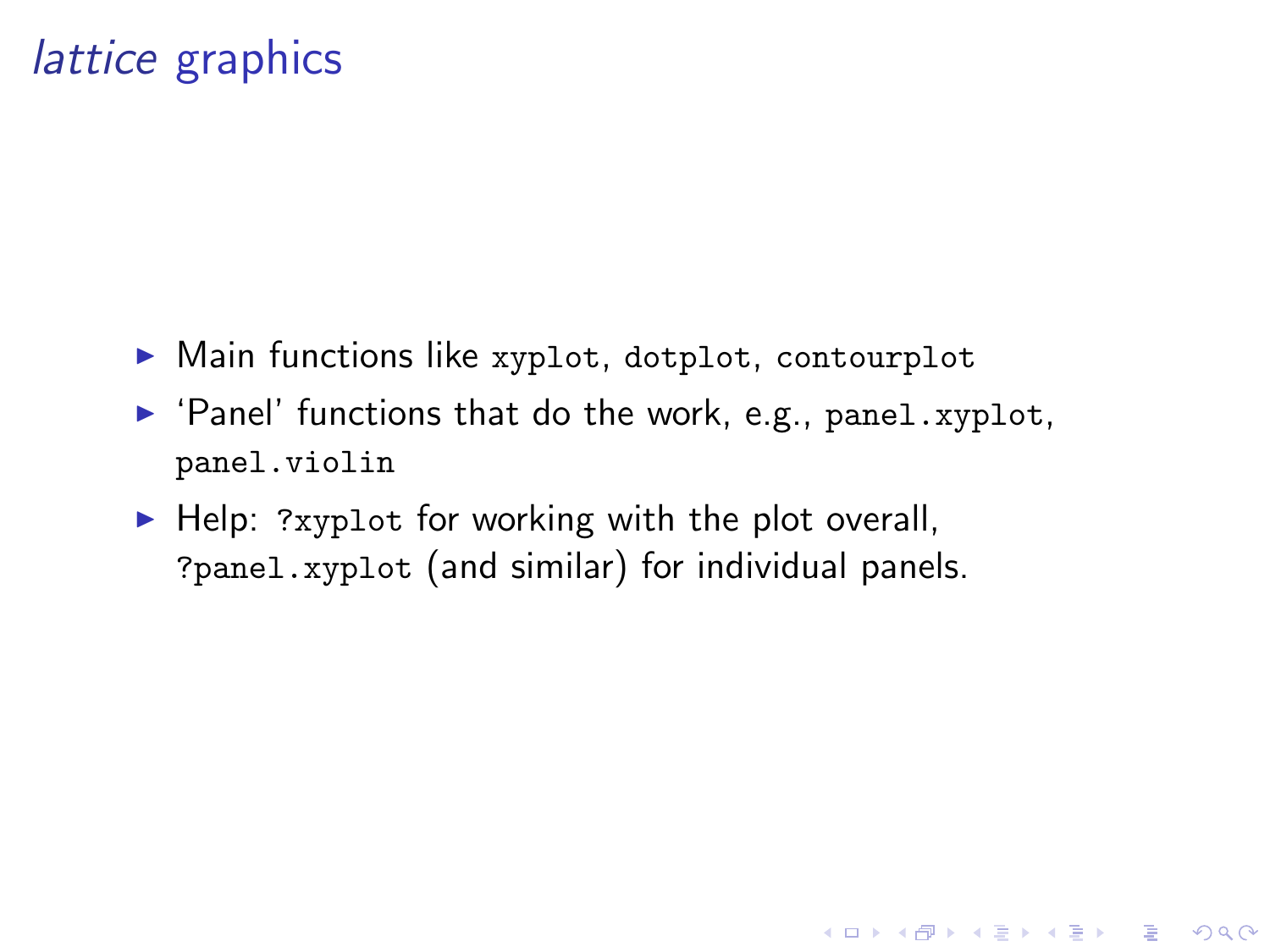## lattice graphics

brfss  $\leq$  read.csv(file.choose()) # 'BRFSS-subset.csv'

library (lattice) xyplot(sqrt(Weight) "Height | Sex, brfss2010)

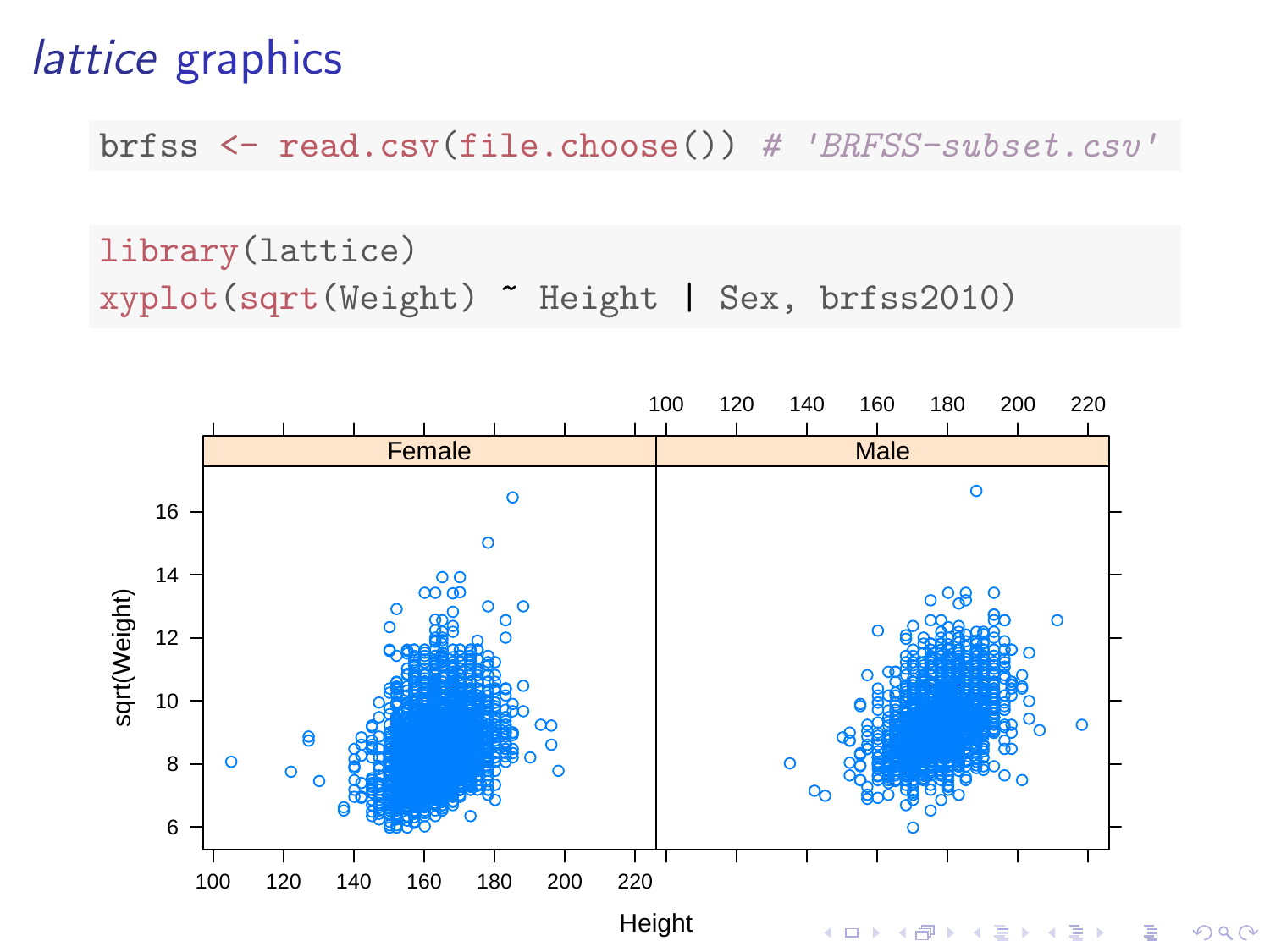## [lattice](http://cran.fhcrc.org/web/packages/lattice/index.html) graphics

bwplot(sqrt(Weight) ~ factor(Year) | Sex, brfss, panel=panel.violin)



K ロ ▶ K 個 ▶ K 할 ▶ K 할 ▶ 이 할 → 9 Q Q →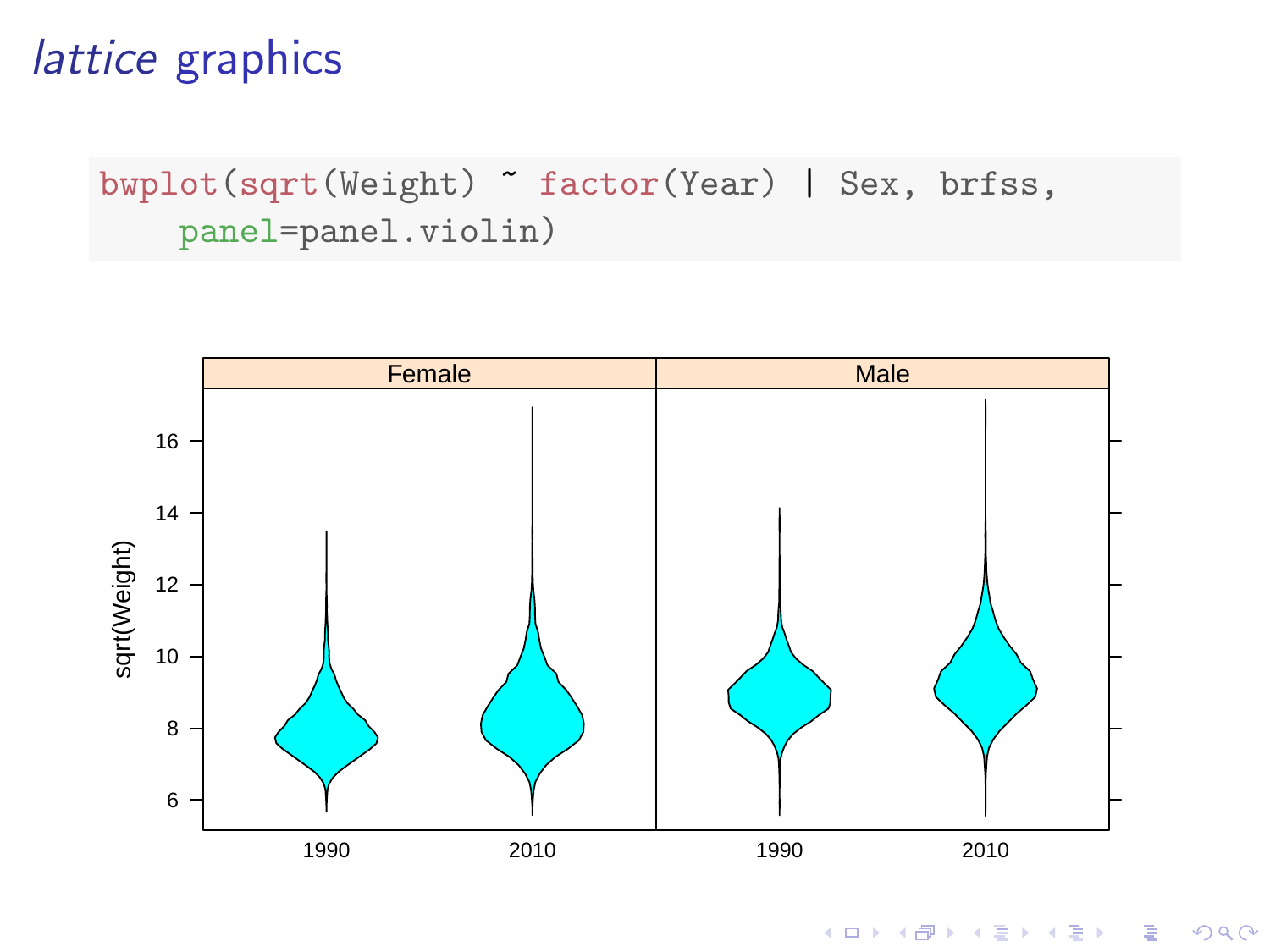# [ggplot2](http://cran.fhcrc.org/web/packages/ggplot2/index.html) graphics

- $\triangleright$  Create a plot with ggplot
- Add layers (e.g., geom\_density and aesthetics (e.g., aes)

K ロ ▶ K 레 ▶ K 코 ▶ K 코 ▶ 『코 │ ◆ 9 Q Q ↓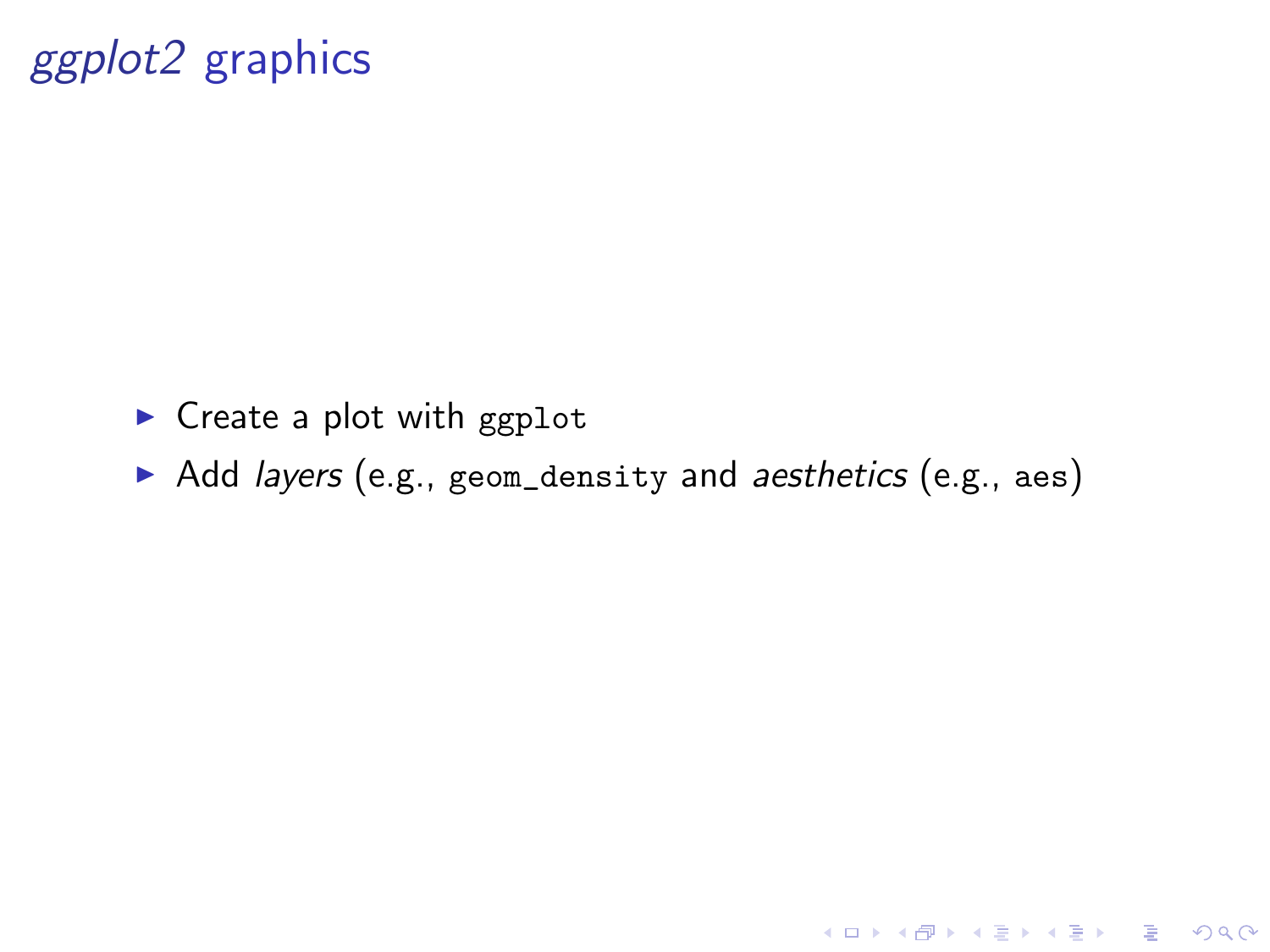# [ggplot2](http://cran.fhcrc.org/web/packages/ggplot2/index.html) graphics

brfss  $\leq$  read.csv(file.choose()) # 'BRFSS-subset.csv' brfss2010 <- brfss[brfss\$Year == "2010",]

```
library(ggplot2)
ggplot(brfss2010) + geom_density(alpha=.2) +
    aes(sqrt(Weight), fill=Sex)
```


 $2990$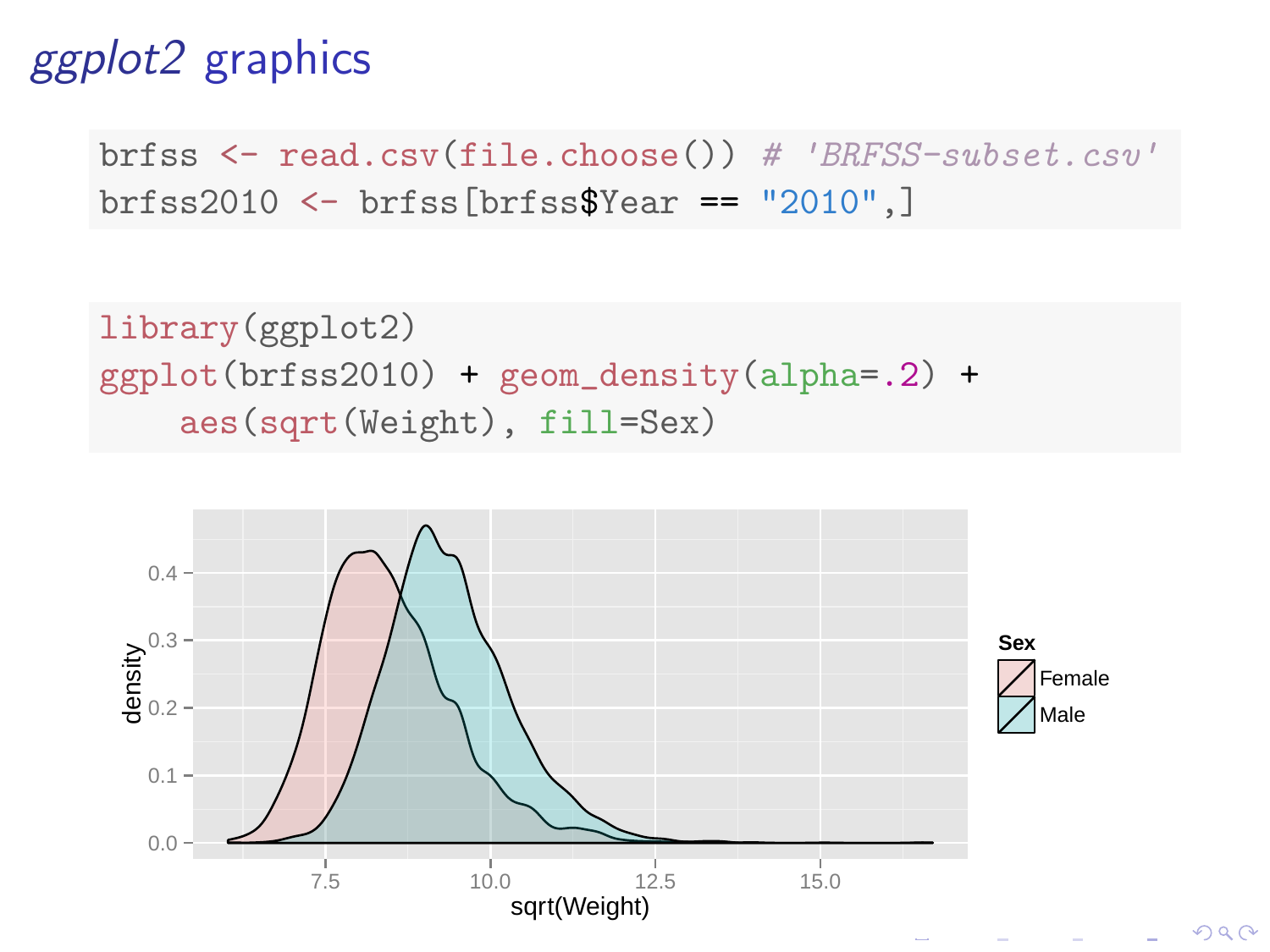## Genomic Visualization

- $\triangleright$  Very flexible base, *lattice*, and *[ggplot2](http://cran.fhcrc.org/web/packages/ggplot2/index.html)* facilities
- Ranges and genomes:  $Gviz$ ,  $ggbio$
- $\triangleright$  Graphs and networks: [Rgraphviz](http://bioconductor.org/packages/release/bioc/html/Rgraphviz.html), [RCytoscape](http://bioconductor.org/packages/release/bioc/html/RCytoscape.html)